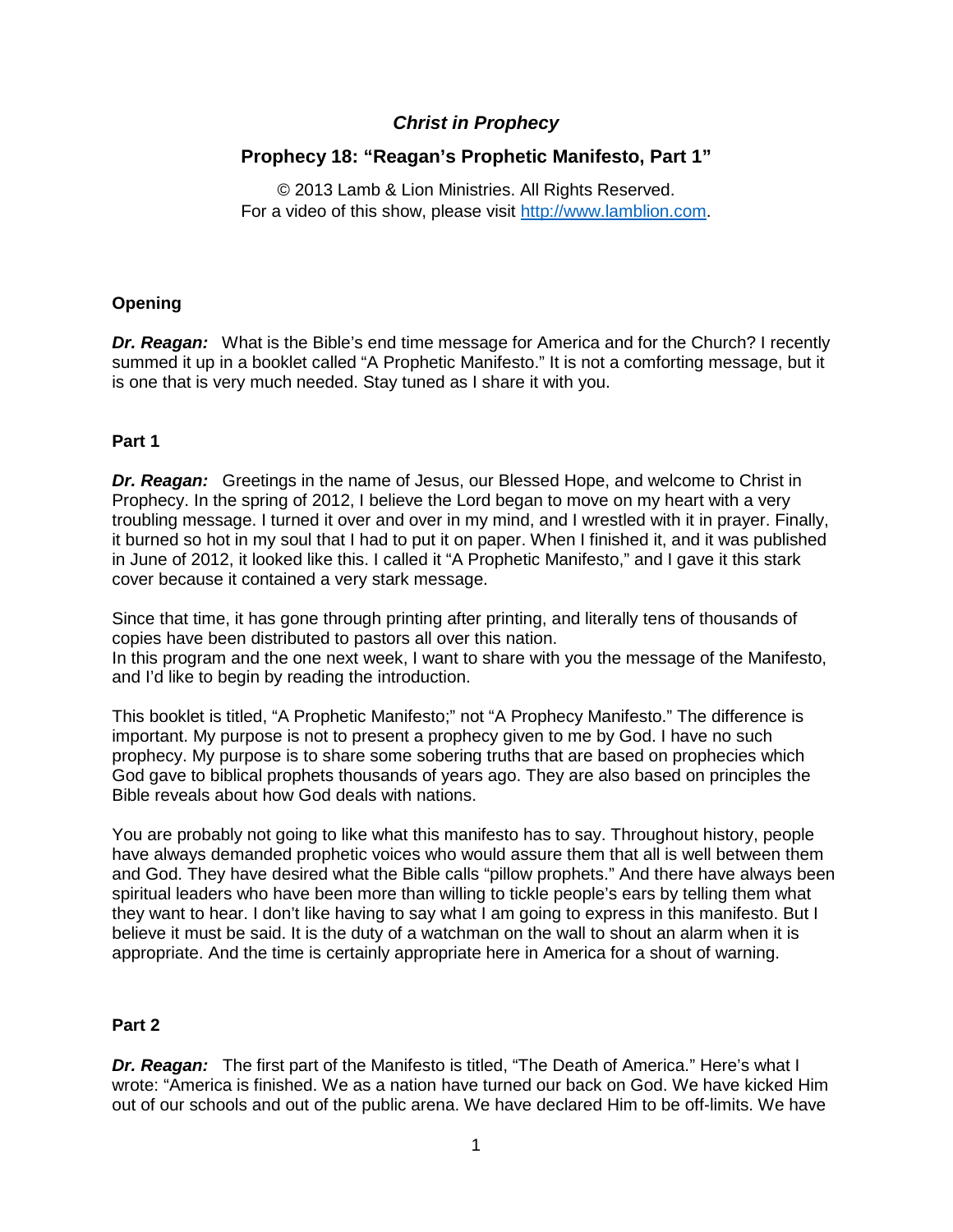given the boot to the very One who made us great and showered us with blessings. We are in the process of becoming a thoroughly secular and pagan nation. And in the process, we are courting the wrath of God.

Think about it since 1973 we have murdered our babies in their mothers' wombs at the rate of 4,000 a day, totaling nearly 60 million, and their blood cries out for vengeance.

We consume more than one-half of all the illegal drugs produced in the world, yet we constitute only 5% of the world's population.

We spend \$2.8 billion dollars per year on Internet pornography, which is more than half the world total of \$4.9 billion.

Our rate of cohabiting partners has increased tenfold since 1960, totaling over 12 million unmarried partners today.

Our divorce rate is the highest of any nation in the world.

Forty percent of our children are born to unmarried women.

We spend over \$100 billion per year on gambling.

Our number one drug problem is alcohol, producing over 17.6 million adults who are alcoholics or who have alcohol problems.

Our nation has become a debt junkie, leading the world in both government debt and personal debt.

Blasphemy of God's name, His Word, and His Son has become commonplace in our media.

We are the moral polluter of planet earth through the distribution of our immoral, violent and blasphemous television programs and movies.

We have forsaken the nation of Israel, demanding that they surrender their heartland and divide their capital city.

We have become a nation that calls good evil and evil good. And we are paying the price:

Our schools have become arenas of deadly violence.

Our prison population is increasing exponentially, from 500,000 in 1980 to over 2.5 million today. Over 7.2 million of our people are under some form of correctional supervision.

Over 1.5 million of our women are reported victims of domestic violence each year, and it is estimated that the majority of cases are never reported.

We are currently averaging over 3 million child abuse cases each year, involving 6 million children.

We experience more than 12 million crimes every year, more than any other nation in the world.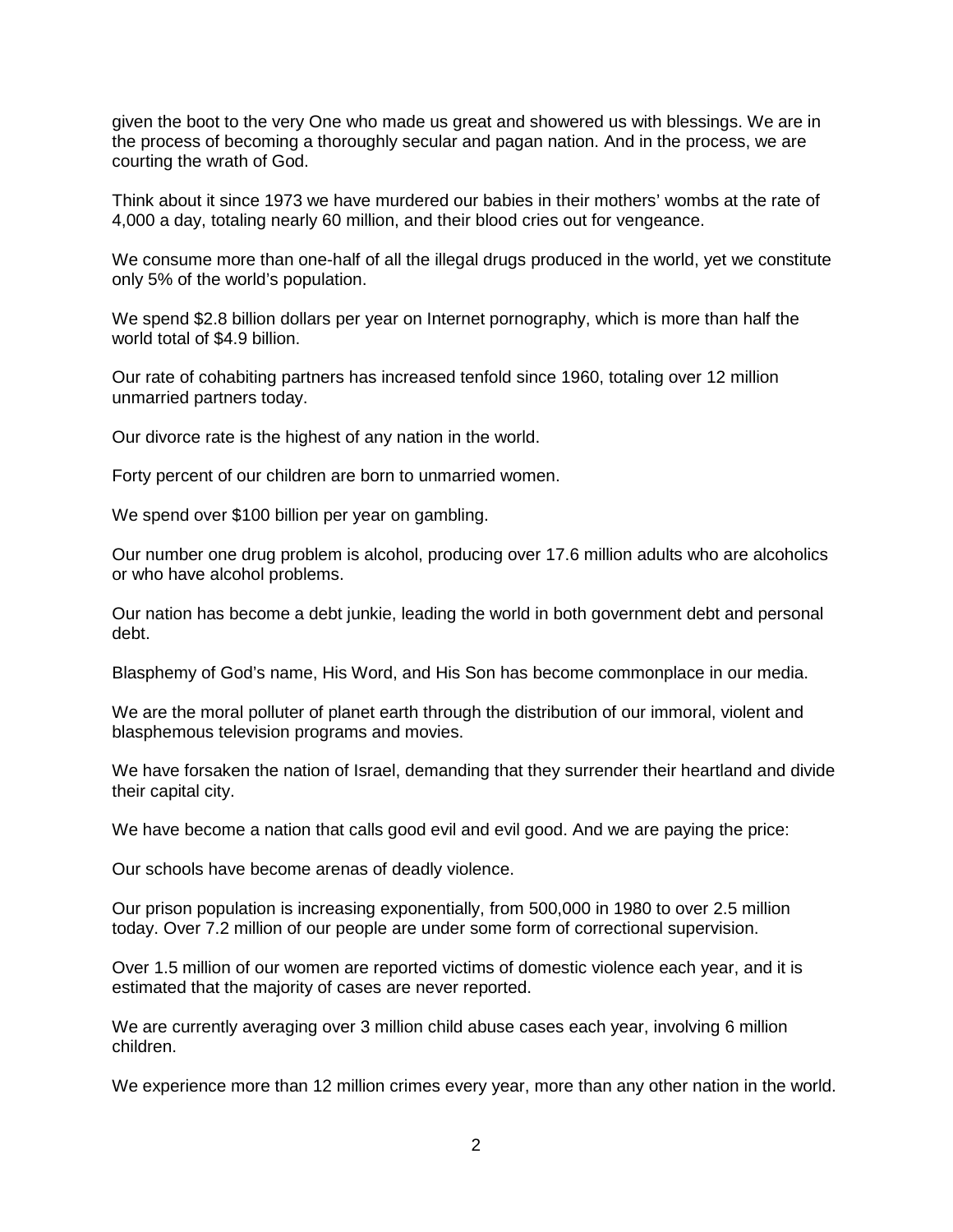Teen violence has increased exponentially, with youngsters killing each other over tennis shoes.

Gangs are terrorizing our cities.

Even the nicest of our neighborhoods are no longer safe, requiring us to protect our homes with security systems and weapons.

Our money is becoming increasingly worthless.

Our economy is being choked to death by a pile of debt that is beyond comprehension.

Our major corporations and labor unions are in bondage to greed.

Our society has become deeply divided, splintered among competing groups defined by racial, religious and economic factors.

Our families are being destroyed by an epidemic of divorce.

Our entertainment industry consists of vulgarians amusing barbarians.

One of our fastest growing businesses is the pagan practice of tattooing and body piercing.

Our universities and media outlets are controlled by radical leftists who hold God in contempt.

Our federal government has become top-heavy with bureaucrats who are insensitive to taxpayers.

Our politicians have become more concerned with power than service.

All levels of government have become increasingly oppressive, seeking to regulate every aspect of our lives.

Taxation has become confiscatory in nature.

Our legal system has been hijacked by activists who desire to impose their will on the people, regardless of what the people desire.

Our freedom of speech is being threatened by "hate crime" legislation.

Our forms of sports are becoming increasingly violent, reminiscent of the gladiators of ancient Rome.

Our society has become star-stuck, more interested in celebrities than people of integrity.

Our churches are caught up in an epidemic of apostasy as they set aside the Word of God in an effort to cozy up to the world and gain its approval.

We are experiencing one major natural disaster after another in unprecedented volume and ferocity.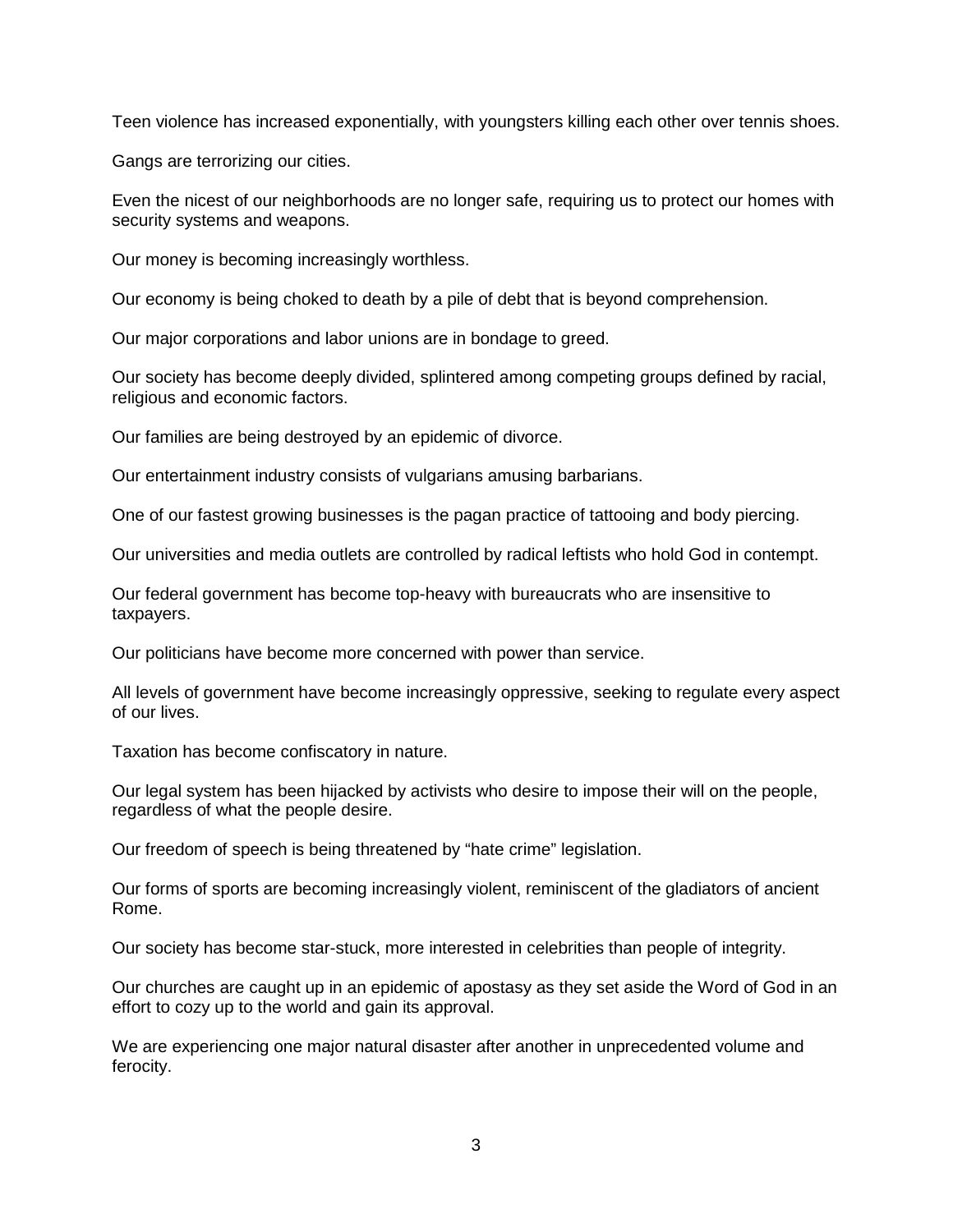We have become afflicted with a plague of sexual perversion, producing an army of hard core militant homosexuals.

In summary, we are a people who have become desensitized to sin, and in the process, we have forgotten how to blush.

Another negative characteristic of our society is that true Bible-believing Christians are being alienated from society and are being increasingly subjected to persecution. The speed at which this has happened in recent years is absolutely breathtaking.

Jim Garlow is a Nazarene minister who pastors the Skyline Church in La Mesa, California. He is considered to be an expert on Church history. In a recent presentation to the National Religious Broadcasters, Pastor Garlow presented a sweeping overview of the relationship between Biblebelieving Christians and American society he pointed out: from 1607 - 1833 — Bible believing Christians were the establishment of this nation, that is for 236 years folks. From 1833 - 1918 we were the predominant force that is only 85 years. Notice how these periods decrease rapidly. From 1918 - 1968 the sub-dominant force was Bible believing Christians for about 50 years. And then the big turning point came in the 60's- from 1968 - 1988 we were a sub-culture, a sub-culture for 20 years. From 1988 – 1998 a counter culture for 10 years. And from 1998 - 2008 an antithetical culture for 10 years. And finally from 2008 - Present a persecuted culture.

An overwhelming majority of Americans 85% claim to be Christians, but the evidence of Christianity in the lives of most of them is almost nil. They purchase lottery tickets, frequent Rrated movies, watch trash shows on TV, purchase pornography, idolize crude and vulgar musicians, frequent abortion clinics and compile a divorce rate that equals non-Christians. They are what might be called "Cultural Christians" born into a Christian family, raised going to church, but without any personal relationship with Jesus. Another characteristic of Cultural Christians is that they rarely if ever read the Bible. This has resulted in gross biblical ignorance and the un-doing of doctrine.

Ignorance of God's Word has even become true of even Evangelical Christians, the very people whose identity in the past was linked to their reliance on the Bible for their ultimate authority in all things.

Surveys by the Barna Group reveal that among those claiming to be Evangelicals today: 19% are living with a partner outside of marriage.

37% do not believe the Bible to be totally accurate.

45% do not believe that Jesus was sinless. These are evangelicals folks.

52% do not believe Satan is real.

And 57% do not believe that Jesus is the only way to eternal life despite the fact that He said so. And 57% believe that good works play a part in gaining eternal life.

As you can see from these survey results, the term, Evangelical, has lost its meaning.

It is no wonder we have professing Christians voting for candidates who promote homosexuality, same-sex marriage, abortion, and casino gambling. Or professing Christians who vote out of greed for the candidate who offers to give them the most, regardless of the candidate's wretched lifestyle or beliefs about social and moral issues. Or professing Christians who vote on the basis of race or ethnicity, regardless of a candidate's viewpoints concerning vital moral issues.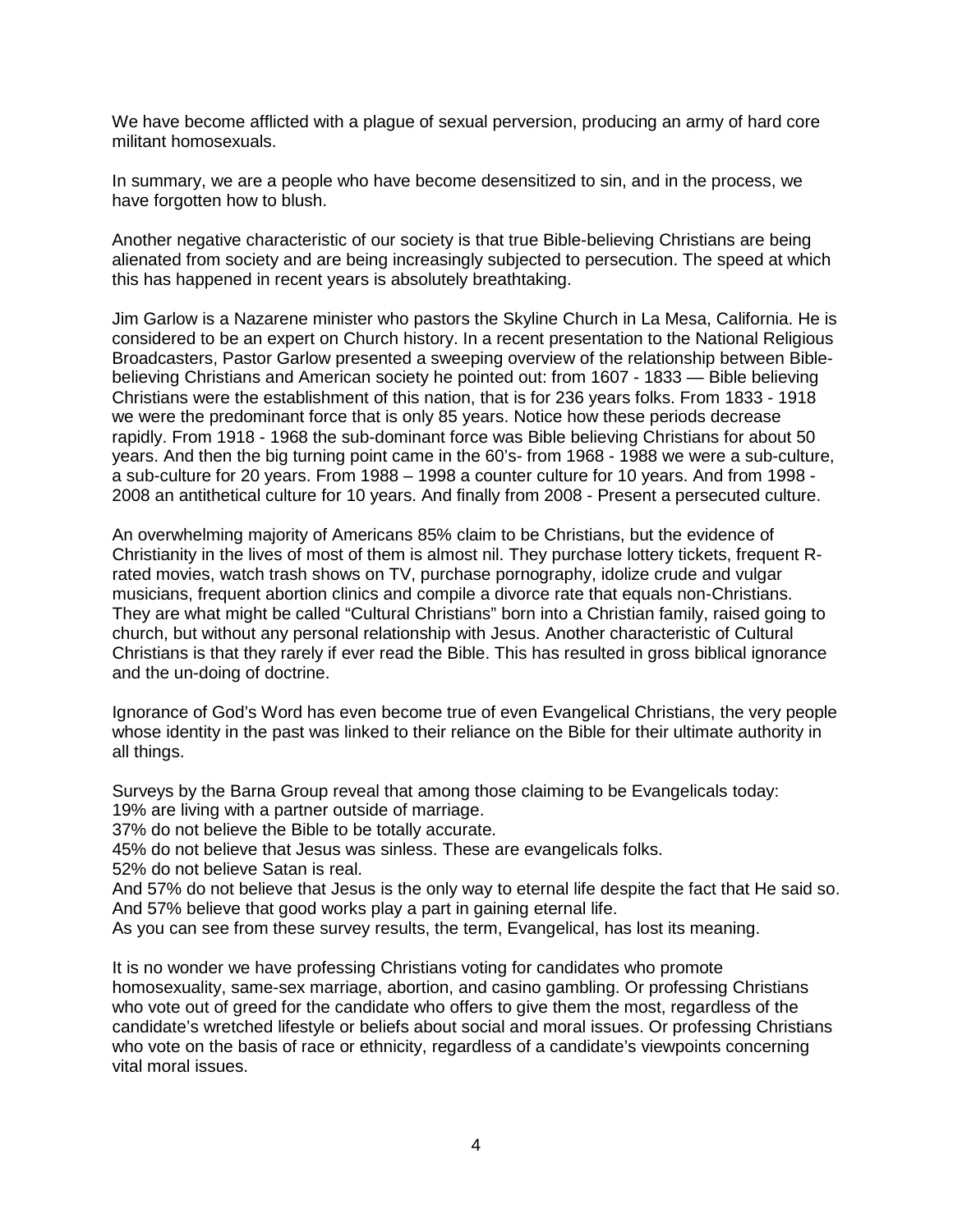Public opinion polls concerning the fundamental beliefs of Christianity consistently reveal that the number of true Bible-believing Christians in America today is less than 10%. It's no wonder that during the past 50 years our society has secularized and paganized so rapidly.

We are a nation shaking its fist at God. We are literally crying out for God's judgment. God has been very patient with us, as He always is. But consider the words of the prophet Nahum he wrote: A jealous and avenging God is the LORD;

The LORD is avenging and wrathful.

The LORD takes vengeance on His adversaries.

And He reserves wrath for His enemies.

The LORD is slow to anger and great in power,

And the LORD will by no means leave the guilty unpunished. (Nahum 1:2-3a)

Yes, God has been patient, but His patience is wearing thin. He has sent prophetic voices to call us to repentance. And when we turned a deaf ear, He began sending remedial judgments. But our faces have become harder than stone. And the result is that we are now wallowing in immorality, violence and greed.

The first chapter of Romans reveals how God deals with a rebellious people. He will step back, He will lower the hedge of protection and allow evil to flourish. The first result of that action it says in Romans 1 will be the outbreak of a sexual revolution which occurred in this nation in the 1960's.

If the nation refuses to repent, God will take a second step back, lower the hedge of protection again, and a plague of homosexuality will be unleashed. And that happened in our nation in the 1980's, and it accelerated in the 1990's.

If the nation continues in its sin with no sign of repentance, God will step back a third time, lower the hedge again, and the society will be delivered over to a "depraved mind" that will result in its destruction.

The time has come for God to deliver us over to a depraved mind — to deliver us from judgment to destruction. We have reached the point of no return, which is identified by the biblical prophets as the point where "the wound cannot be healed."

Only one other nation in history has been as blessed as ours, and that was the ancient nation of Judah. Like us, they rebelled against the God who had blessed them so richly. And as with us, God sent prophets to call them to repentance. When they refused, He hammered them with remedial judgments.

When they persisted in their rebellion, God delivered them from judgment to destruction, allowing the Babylonians to conquer them and take them away from their homeland into captivity.

The fate of Judah prompted two of the saddest verses in the Bible they read as follows: "The LORD, the God of their fathers, sent word to them again and again by His messengers, because He had compassion on His people and on His dwelling place; but they continually mocked the messengers of God, despised His words, scoffed at His prophets, until the wrath of the LORD arose against His people, until there was no remedy." We may experience a temporary revival, as ancient Judah did when the righteous king Josiah succeeded the monster king Manasseh. But when Josiah was killed, the nation plunged right back into spiritual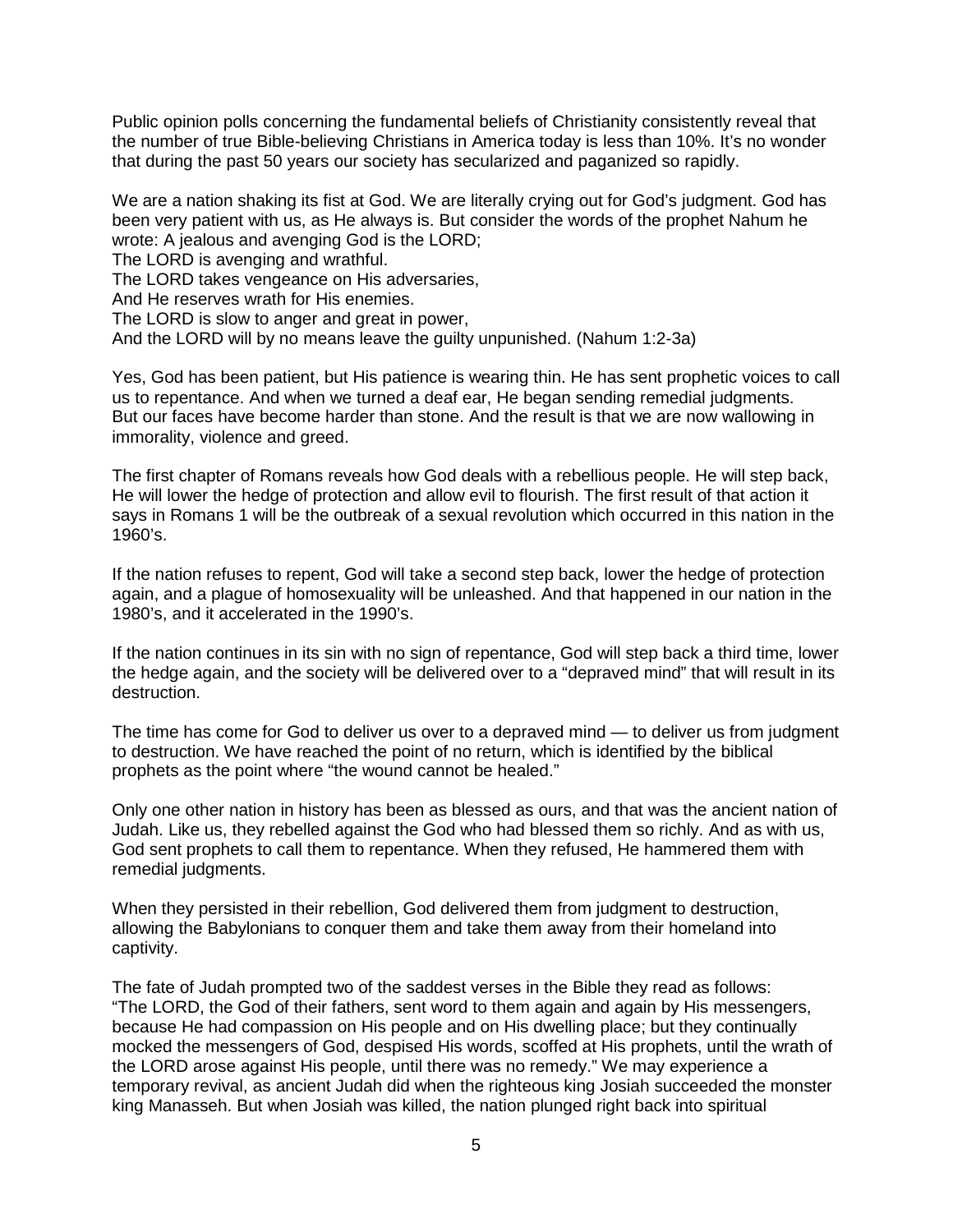darkness and soon ceased to exist. Evil had just simply become too ingrained in the fabric of the nation. Like ancient Judah, our fate is sealed. Our collapse will be just as sudden and overwhelming. Why should God treat us any differently? We can be assured that He will not.

#### **Part 3**

*Dr. Reagan:* Welcome back to "Christ in Prophecy" and my presentation of my message in this booklet called "A Prophetic Manifesto." As I said at the beginning my message is divided into two parts. The first part, which I have just presented deals with the condition and fate of our nation. The second part focuses on the condition of the Church. I will be sharing that part with you next week. For now, I would like for us to pause for a discussion of what I have just presented. I've invited two Bible prophecy colleagues to be with me in this part of our discussion. And the first is my colleague, Nathan Jones, who serves as our Web Minister. The other is Dennis Pollock he was on our staff for 11 years before he decided to establish a ministry of his own called Spirit of Grace which focuses on outreaches to Africa and India. Well welcome fellows!

**Dennis Pollock:** Thank you it is great to be with you.

*Nathan Jones:* Nice to be here.

**Dr. Reagan:** Always glad to have you back with us Dennis. And I think I am going to start off with you since you are our guest and I will put you on the hot seat first, ok. As we get into a discussion of what I just presented I'd like to start off with a statement that Franklin Graham made when we were having the big discussion in this nation about what was the "fiscal cliff."

# *Dennis Pollock:* Right.

**Dr. Reagan:** And he said, "You know folks I'm more concerned about the moral cliff we've already fallen off of, then this fiscal cliff." Let's just start there, what do you think?

**Dennis Pollock:** Yeah, well absolutely I agree with that. The politicians are worried about a lot of economic issues and they are worried they make sure to treat the homosexuals properly, and so forth. And they don't even consider the problem of offending a Holy God who created us, who has graced us and blessed us so much. But you know in getting to the issue of a moral cliff. You are making an assumption, one that I agree with, but a lot of Americans wouldn't agree and that is that there is such a thing as absolute morality.

# *Dr. Reagan:* Yes.

*Dennis Pollock:* Because there are a lot of Americans the only morality they would hold to is that we should tolerate pretty much anything, and everything on a personal life style level other than those who don't tolerate any, and everything, they you can come down hard. But as long as you tolerate everything then everything is fine. Of course you and I and Nathan and millions of Christians disagree with that strongly. We hold to the Bible as our authoritative guide for morality. You know something when I was a kid, back in the 60's, early 60's my dad would sit in our easy chair in our living room and read the Bible, he was a tremendous Bible reader. And I can remember to this day him just every night practically reading the Bible. Well he grew old, passed away and went to be with the Lord, now what he does is what I do. I read the Bible a lot. And here is what is interesting Dave, when I sit down to read the Bible and let's say I am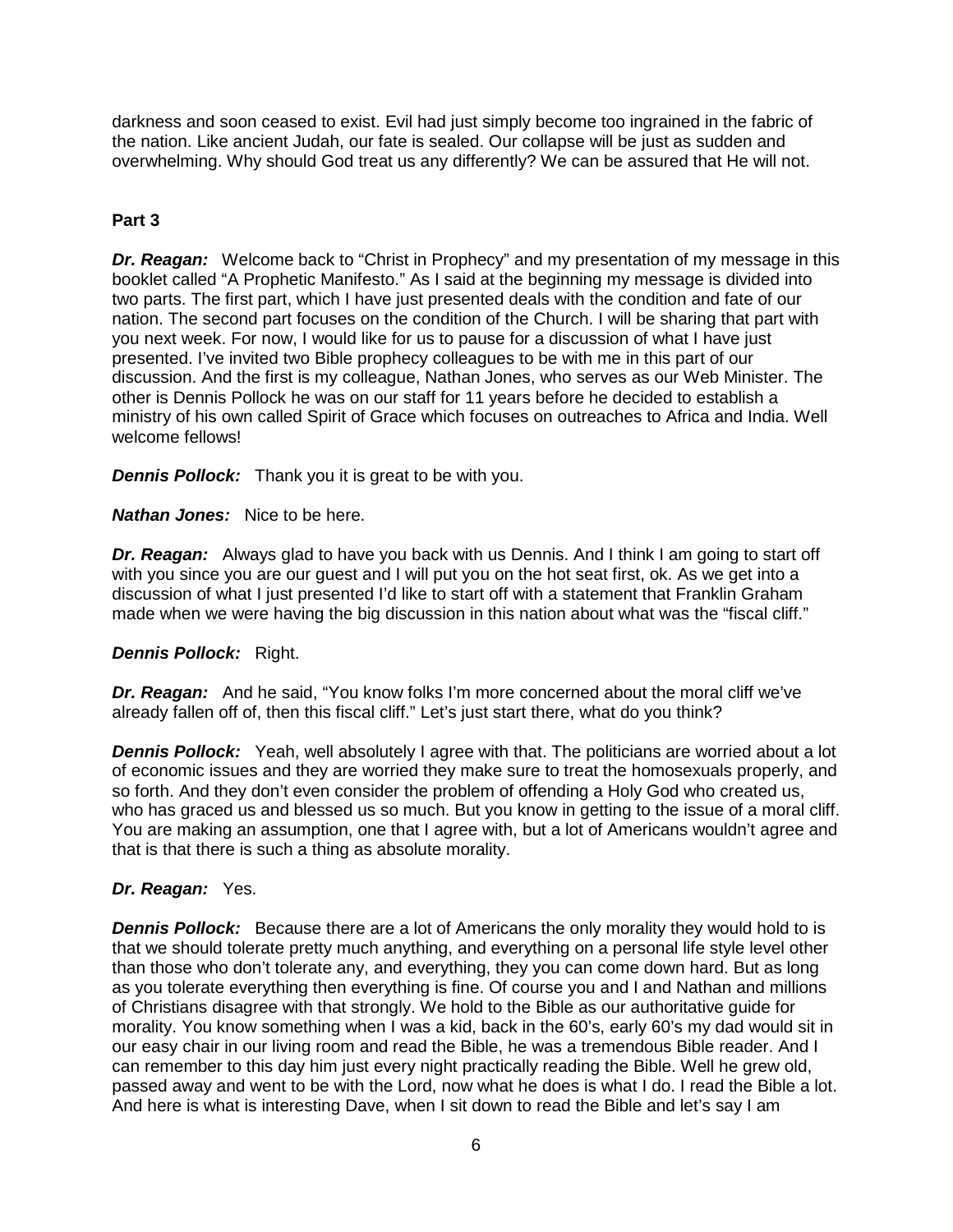reading the 10 Commandments, "Have no other god before me. And don't make any graven image. And remember the Sabbath and so forth." I'm reading the exact same words that my dad read 50 years ago. When I read the Sermon on the Mount exact same thing other than maybe he might have read with some thee's and thou's from the King James and I read a different version. But it is the exact same thing. When I read the Epistles of Paul, Paul an Apostle of the Lord Jesus Christ, grace and peace be multiplied to you, exact same thing. And if you went back let's say 500 years to Luther's day perhaps let's say there was a Pollock back then who read the Bible, still reading the same Scriptures. So what that means is our morality, the morality of those who hold to the integrity and the inspiration of the Scriptures it never changes. You know God wasn't big on adultery on the Old Testament, He isn't big on adultery in the New Testament. He wasn't big on it in Luther's day isn't big on it today. It doesn't change. But the world's morality changes drastically. I mean there was a time not all that long ago when if you were a celebrity and mentioned that you were a homosexual it killed your career; that was the end of it. No longer is that the case and so many things like that. There was time when a divorce was a disgrace and if you had one you were ashamed of it, you wouldn't say much about it. Now days they have divorce parties. We have changed so drastically. We have slidden backwards in a moral fashion. But those of us who hold to the Scriptures we just stay with the same thing that Paul wrote, and the same thing that Isaiah and all these guys wrote and so our morality doesn't change, and that's the problem. We are saying yeah we've fallen off a moral cliff, the world is pretty much saying, "There is no such thing as morality or a moral cliff."

*Dr. Reagan:* Well it reminds me of a statement a pastor made to me recently when he said, "David have you ever thought about the fact that what you and I believe today which is mainline Christianity 30 years ago is today considered to be off in a fringe. It is a fringe almost cultic in nature that you would hold those beliefs that mainline Christianity held 30 years ago."

**Dennis Pollock:** Yeah the press loves to use the word "controversial," if some Christian pastor makes the statement about a cult is evil, or homosexuality is wrong, they will say, "This controversial statement that was made." Well it wasn't controversial at all for 1,000's of years but suddenly it has become so.

*Dr. Reagan:* How about it Nathan have we fallen off a moral cliff.

*Nathan Jones:* Well not having as many years as Dennis is talking about.

*Dr. Reagan:* Oh, thanks a lot Nathan.

*Nathan Jones:* No, no.

**Dennis Pollock:** No, I'm glad he said that because otherwise they would have assumed we were the same age.

**Nathan Jones:** Yes. We are twins. But growing up in the 80's as I did, you have to say if you are going to fall off a moral cliff then we have to say at some point at some point of time we fell off. And growing up from the 80's and forward I didn't see too much of a change morally. I mean I was used to everybody swearing, everybody getting divorced, homosexuality on the rise. So to me I have no frame of reference to say, "Wow there was a time when it was more moral than it is now." I remember in my old years of 13 or 14 years old having a discussion with my mother a very godly woman Joyce Jones, good Bible prophecy expert, and she said, "Yes we have definitely slid down morally." She said, "When I was a child back in the 50's we could get on the bus as little kids, go anywhere. We didn't have to worry about molesters and things like that."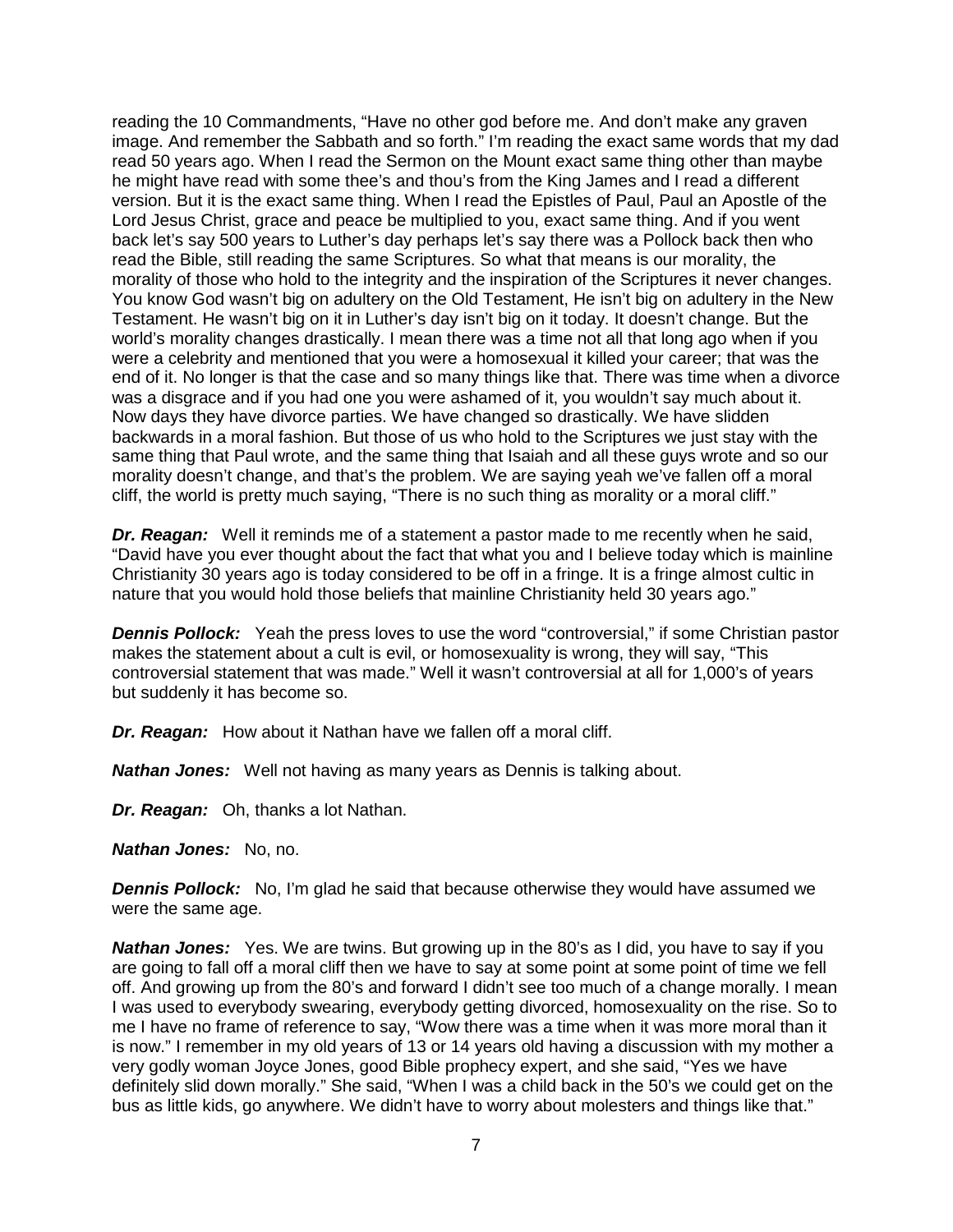She said, "I've seen it drastically go down." And I was like, "No, no, no, it's the same." And so we went to our pastor and we asked our pastor, "What do you think?" And you know he was probably in his 70's or so he says, "I see morality like this: it goes up and down in waves. We have times when we hit real bad morality say 1920's and then there is a revival of some sort and we've seen 2 Great Awakenings in the United States, so it goes like this. The problem is as time goes on it is going like this, to the point today he would argue that we are way up here in the immorality." And so that was really eye-opening. I've always carried that conversation with me. And now that I am older and almost 40 I can look back and say, "Things have started changing, they are a little worse than when I was a kid and he is absolutely right." So morally as our country we are worse than we have been. But there have been times throughout American history where we have gotten bad morally. I'm hoping and I'm praying that we will then have that revival that comes afterwards or the Rapture.

*Dr. Reagan:* You know when you start talking about God judging America I have found that people usually respond very defensively even Christians. Very defensively with immediately talking about patriotism. What about it? Not repentance, but patriotism.

**Dennis Pollock:** Right, a lot of Christians have aligned themselves with just a certain political idea, it's conservative which to me is better than the alternative but it is still wrapped up in the American flag and that we are the great shining city on the hill, and the future is bright if we can just get people thinking a little bit more conservatively. The answer to our nation's problems is going to have to be a whole lot bigger than just getting another conservative politician in office.

#### *Dr. Reagan:* Amen.

**Dennis Pollock:** It is going to have to be Jesus Christ. And it is going to have to involve repentance. And I've studied revival a lot Nathan so I know that revival can bring about a change. The sad thing is we are seeing no evidence of it.

# *Dr. Reagan:* That's right.

**Dennis Pollock:** And let me, let me say this about the difference between what you described growing up in the 80's and you are saying you don't see too much difference, there are some significance differences. And one example I can think of is on one of our talk shows in morning talk shows they had a meteorologist who was a homosexual, and recently they announced that he was engaged. And the first time I saw this they didn't show who he was engaged to, I had heard he was a homosexual, so I thought, "Well ok, I wonder how far they are going to go with this." They didn't show the person he was engaged to, didn't mention anything about his sexual orientation so I thought, "Ok, they are fearful of letting it out that he is homosexual." But later they had a show where they actually showed the man that he was engaged to, and they showed them several times and they all gushed about how wonderful it was, how this was making their day, how happy they were for him and how they were a great couple. I mean this is a man engaged to another man. And to me the thing that was so disturbing, it was not just that there was a homosexual in show business, or a celebrity or course there has always been. But that they were making this a prominent thing. They were not afraid to show the American people that this was the case.

*Dr. Reagan:* Well you know Nathan I have much longer perspective than you because I was born in 1938 and I can tell you that the America that exists today is as different as night and day from when I was growing up and the dividing line was the 1960's and the Cultural Revolution that occurred there. You were born after that. I was born before that and I can see an America